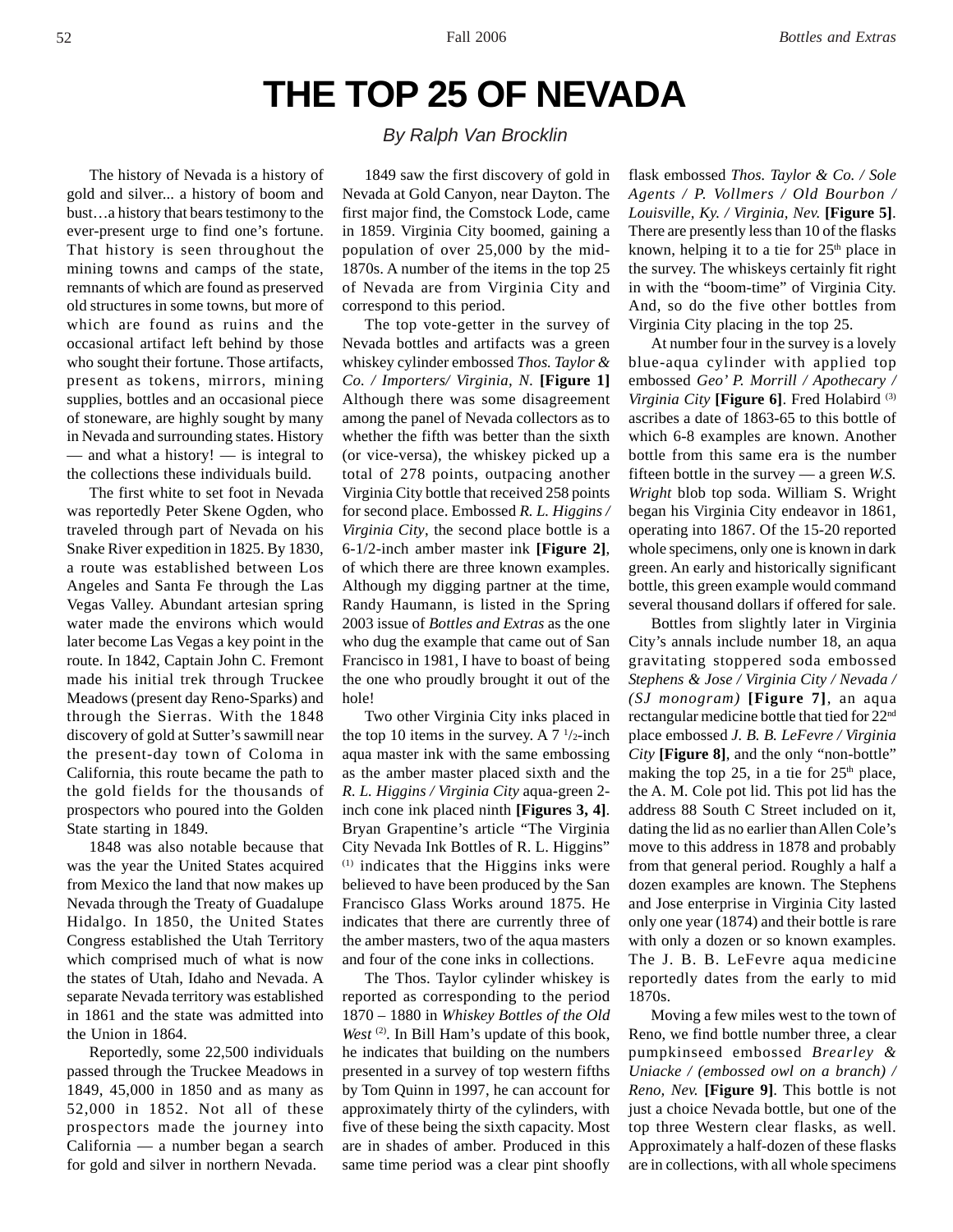*Bottles and Extras* 53



in the half-pint size. One broken pint has been reported. The bottle dates between 1902 and 1904.

Also from Reno are bottles number 5, an amber cylindrical whiskey embossed *The Crystal / Thyes & Reese / Reno, Nev.* and a clear flat flask with the same embossing which places  $12<sup>th</sup>$  [Figure 10]. These date

to the partnership of Herman Thyes and Raymond Reese, a period from 1906 – 1916. Only two of the cylinders are known and only one example of the flask has surfaced, to date. Coming in at number 20 is a clear pumpkinseed *From Wine House / Liquors / & Cigars / Reno, Nev.* which is felt to pre-date another pumpkinseed from

the same establishment embossed *From / The / Wine House / Liquors & Cigars / Reno, Nev.* **[Figure 11, 12]**.

Coming in at number seven is the first of three pharmacy bottles in the top 25 list. Found in a variety of sizes, the impressive larger size clear *The / Owl / (embossed owl) / Pharmacy / Co. / Seven / Troughs, / Nev.*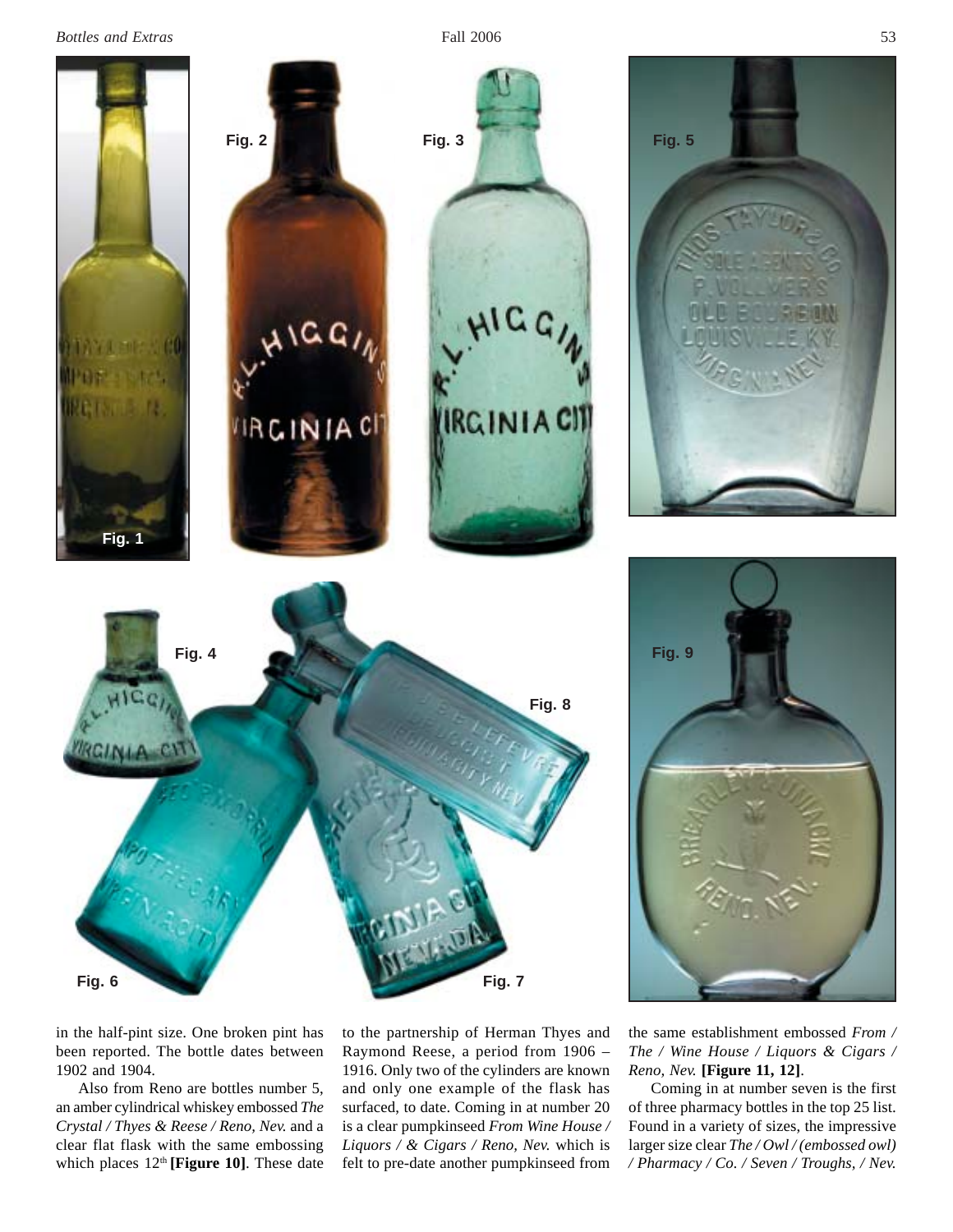

Top five Nevada medicines. Top five Nevada sodas.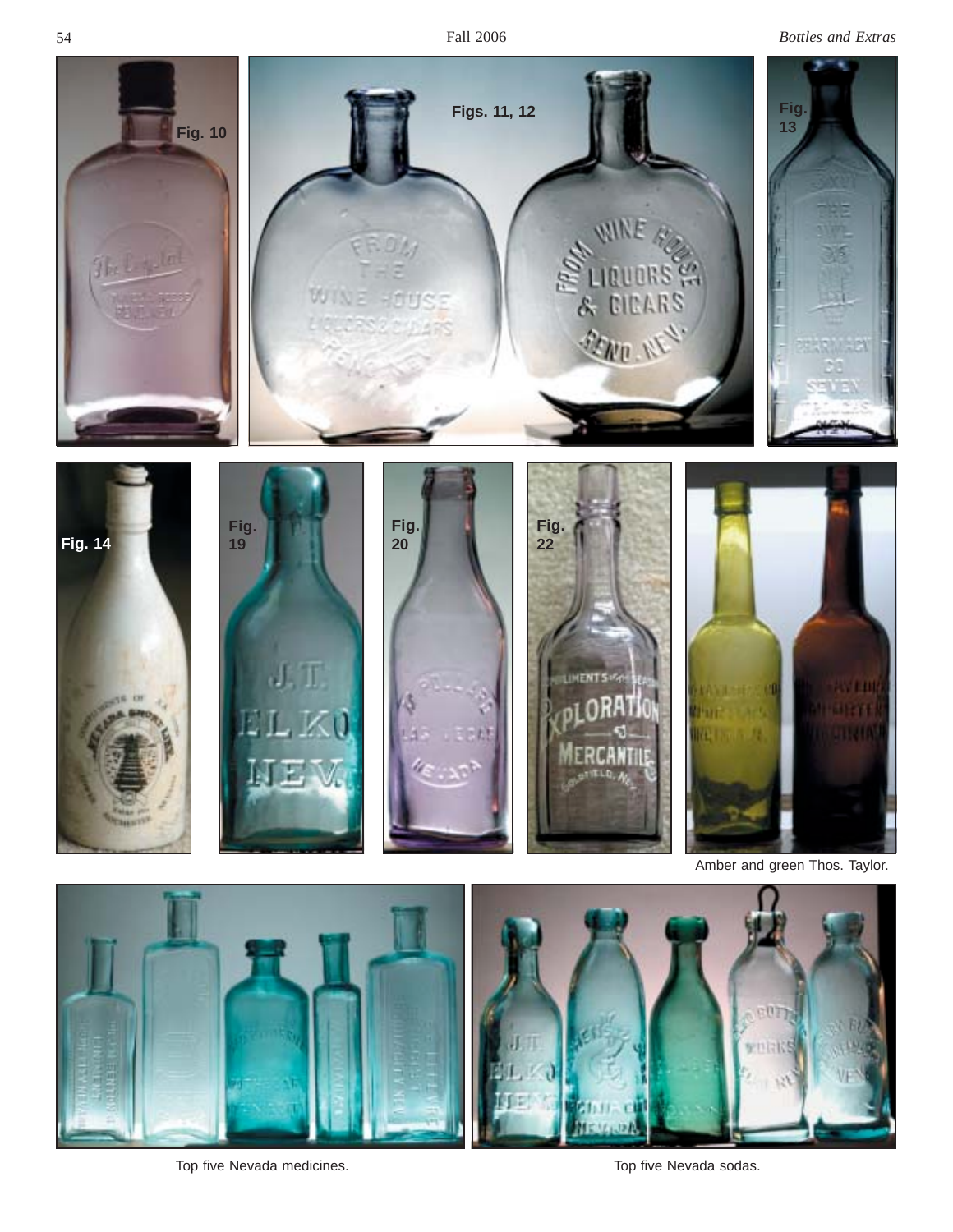*Bottles and Extras* 55

**Fig. 15 Fig. 16 Fig. 18**

**[Figure 13]** commands the most respect. Located 27 miles northwest of Lovelock, and named after a series of seven troughs set up to collect spring water at the site, this canyon produced over one million dollars in gold from its discovery in 1905 until the destruction of the camp by flooding in July, 1912.

From this same general area comes a fantastic stoneware ginger beer in crème coloration and stenciled in black *Compliments of A A Codd / Nevada Short Line / (in a buckle: Silver Belt Route and a locomotive on a track) / Xmas 1914 / Lower Rochester Nevada* **[Figure 14]**. This bottle probably did not get the respect it deserves, falling in at number 21. A portion of the Bob Ferraro collection, it is the only known example. With some mining in the area as early as the 1860s (Upper Rochester), the big boom came following the discovery of a rich vein of silver in 1912. The

establishment of lower Rochester occurred in this time period. Built by A. A. Codd, the Nevada Short Line Railroad connected Lower Rochester with the Southern Pacific rail system.

Number 19 is a an aqua square pharmacy bottle from Carson City embossed *G. C. Thaxter / (mortar and pestle inside rays) / Carson* **[Figure 15]** and at number 24 is found an attractive clear pharmacy embossed *(monogram) / Chas. M. Fassitt / Druggist / Ruby Hill, Nev.* **[Figure 16]**. Found in several sizes, the Fassitt bottle is rare in undamaged condition. Dating between 1881-1887, the bottle corresponds to the latter years of a mining camp established in 1869. This camp, three miles from Eureka, Nevada, was connected to the larger city in 1875 via the Ruby Hill Railroad. Population peaked at 2,500 in 1878, but by the mid-1880s gold production had begun to tail and



the typical cycle for the mining camps exacted its toll on Fassitt and he moved on.

 Another Carson City bottle cracked the top 25. An aqua rectangular medicine embossed *Dr. J. M. Benton's / Liniment / Carson City, Nevada* **[Figure 17]** placed 14<sup>th</sup> in the survey. It is extremely rare and highly sought, as are the other patent medicines from the State of Nevada.

 The town of Elko began as a tent town on the tracks of the Central Pacific Railroad as its construction progressed eastward to meet the Union Pacific Railroad for the driving of the last spike at Promontory Point, Utah Territory. In 1869, the town began permanent construction and became a railhead for the White Pine mines. Serving as an important cattle-raising area, the town saw the typical ups and downs associated with the mining

industry. A significant boost to the area, although brief, came with the discovery of gold in the Tonopah and Goldfield areas in 1907.

Two bottles from Elko place in the top ten of the survey. At number ten is a coffin flask embossed *Bartlett & Ostreicher / Gem / Saloon / Elko, Nev* **[Figure 18]**. Dating 1885 – 1891, this flask is known in the quart, pint and half-pint capacity. Of four known examples, only one is undamaged. The aqua blob top soda *J. T. / Elko* **[Figure 19]** is the top-rated soda in the survey at number eight.

Two other highly rated sodas come from Las Vegas. Although the area was important as an early watering stop, the city was not established until the completion of the Union Pacific lines from Salt Lake City to Los Angeles in 1905. The town was slow to develop, with only 2,500 residents in 1920. The late date of establishment helps explain why these two sodas are crown tops. The rarity of the sodas explains their appeal and position in the survey.

At number 11 is a clear applied crown top embossed *M. Pollard / Las Vegas / Nevada* **[Figure 20]** and at number 16 a clear applied crown top embossed *J. J. Tuckfield / Las Vegas / Bottling Works.* Both bottles date somewhere around 1910 and only a couple of specimens of each are accounted for.

At number 13 is a clear shoofly flask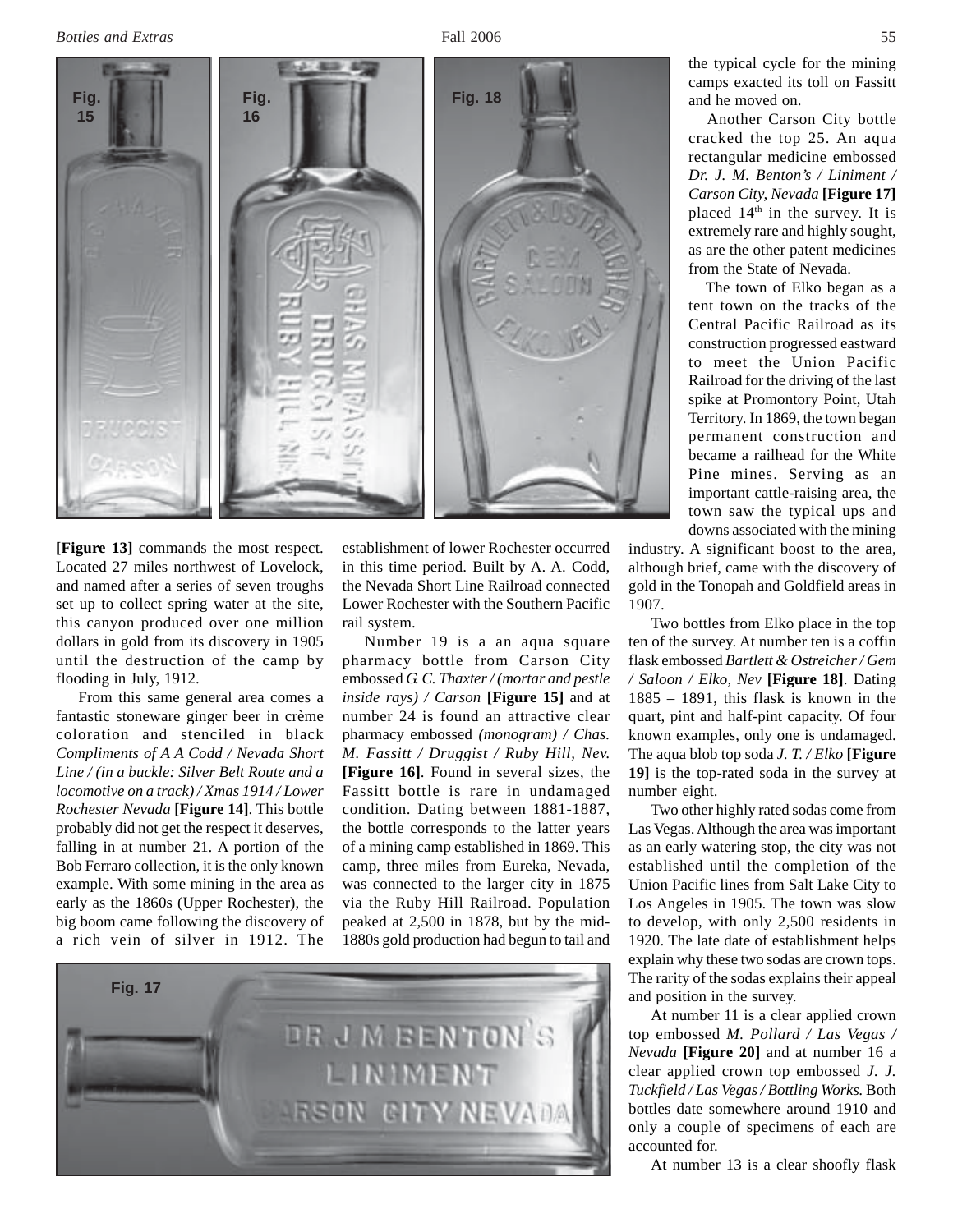

embossed *Max Oberfelder / Eureka, Nev.* Oberfelder's liquor business in Eureka corresponds with the peak of the saloon trade in this boom town where silver was discovered in 1864. His business lasted from 1878-1879 and it is 1878 that there were recorded over 100 saloons (3), and in which the city's population of 9,000 was second largest in Nevada. Peak production of ore in the Eureka Mining District also occurred in 1878 at over 118,000 tons with a value of \$5.2 million. The bottle is known to occur in the half-pint, pint and quart sizes **[Figure 21]**.

A wonderful clear back-bar bottle from Goldfield places number 17. In classic white-enameling it reads *Compliments Of The Season / Exploration / Mercantile Co / Goldfield, Nev.* **[Figure 22]**. This bottle likely dates sometime between the establishment of Goldfield in early 1904 and the closure of the last of the Goldfield Consolidation mines in 1919. The growth of this community paralleled the enormous quantity of gold being found. 8,000 residents occupied the town by September, 1905, a year in which over \$7 million in ore was obtained. Population peaked at 30,000 in 1906, making it Nevada's largest city. (4) By 1910, the mines had their record year of \$11.2 million and gradual decline began from there.

Rounding out the top 25 bottles, in a tie for 22nd, is a seltzer bottle from Rhyolite,

Nevada. Founded with the discovery of gold in 1904, Rhyolite boomed and quickly busted, being at its peak for only a couple of years. It is a town well-known to Western collectors for its 1906 "bottle house," constructed of thousands of empty bottles.

I am indebted to Loren Love for his efforts in coordinating this survey. My heartfelt appreciation also goes out to those who participated in the individual surveys by type of bottle and/or the top 25 survey. These individuals include James Campiglia, Max Davis, Bob Ferraro, Henry Guillen, Marty Hall, Doug Hansen, Fred Holabird, Ralph Hollibaugh, Fred Kille, Loren Love, Don and Bonnie McLane, Jean Pouliot, John Shuler, David Storey, Doug Southerland, Helene and Walt Walker, and Don and Opal Wellman.

Please watch for the upcoming revision of the Nevada book by Fred Holabird. It is comprehensive in scope and broad in its coverage of how the Nevada bottles, stoneware and other artifacts fit into Nevada's history.

#### **Top 25 Nevada Bottles/Artifacts**

1. (278) Green Thomas Taylor, Virginia whiskey cylinder

2. (258) Amber R L Higgins, Virginia City master ink

3. (211) Brearley & Uniake, Reno pumpkinseed flask

4. (194) G. P. Morrill, Virginia City apothecary

5. (179) The Crystal, Thyes & Reese, Reno whiskey cylinder

6. (161) Aqua R L Higgins, Virginia City master ink

7. (156) Owl Pharmacy Co, Seven Troughs pharmacy

8. (146) J. T. / Elko blob soda

9. (134) Green-aqua R L Higgins, Virginia City cone ink

10. (133) The Gem Saloon, Elko coffin flask

11. (105) M. Pollard, Las Vegas crown top soda

12. (104) The Crystal, Thyes & Reese, Reno flat flask

13. (93) Max Oberfelder, Eureka shoofly flask

14. (92) Dr. J M Benton's Liniment, Carson City patent medicine

15. (76) Green W S Wright, (from Virginia City) blob soda

16. (75) J J Tuckfield, Las Vegas crown top soda

17. (72) Exploration Mercantile, Goldfield enameled back-bar

18. (70) Stephens & Jose, Virginia City

gravitating stoppered soda 19. (61) Aqua square G C Thaxter, Carson pharmacy

20. (53) From Wine House, Reno pumpkinseed flask

21. (49) Nevada Short Line, Lower Rochester crockery ginger beer

22T. (47) J B B LeFevre, Virginia City patent medicine

22T. (47) Rhyolite Seltzer seltzer

24. (45) Chas. M Fassitt, Ruby Hill pharmacy

25T. (44) Thos. Taylor, Virginia shoofly flask

25T. (44) A M Cole pot lid pot lid

#### **Additional Items Receiving Votes**

27. (43) Amber square G C Thaxter, Carson pharmacy

28T. (39) Amber A M Cole, Virginia City pharmacy

28T. (39) Trib –A-Liniment, Carson City patent medicine

28T. (39) Washington Bar, Coleman & Granger, flat flask, Tonopah

31T. (38) H Busch, Minnemucca Hutchinson soda

31 T. (38) Eagle Bottling, Goldfield crown top soda

31T. (38) W. Henry Day, Gold Hill label under glass back-bar

34. (35) Frank Abadie, Eureka pumpkinseed flask

35. (33) Johnson & Ramdohr, Winnemucca crown top soda

36. (32) Tonopah Club, Tonopah back-bar bottle

37T. (31) Steptoe Drug Company, Ely, 16 ounce pharmacy

37T. (31) Henry F. Schuldt, Tuscarora pharmacy

39. (29) International Hotel, Austin backbar bottle

40T. (27) John Shier, Delamar pharmacy

40T. (27) A Livingston & Co, Carson City coffin flask

42. (26) Shoemaker & Ruth, Reno pharmacy

43T. (19) Amber Kane's Café, Reno flat flask

43T. (19) S F Hoole, Reno pharmacy

45T. (17) Aqua 8-inch A M Cole pharmacy 45T. (17) H G Heidtmann, Becker's, Reno coffin flask

45T. (17) Mountain Lakes Dairy, Mountain Lakes milk

48T. (16) Lime Green "Maw", Eureka blob soda

48T. (16) A B Stewart, Virginia City seltzer 48T. (16) B F Howard, Reno milk